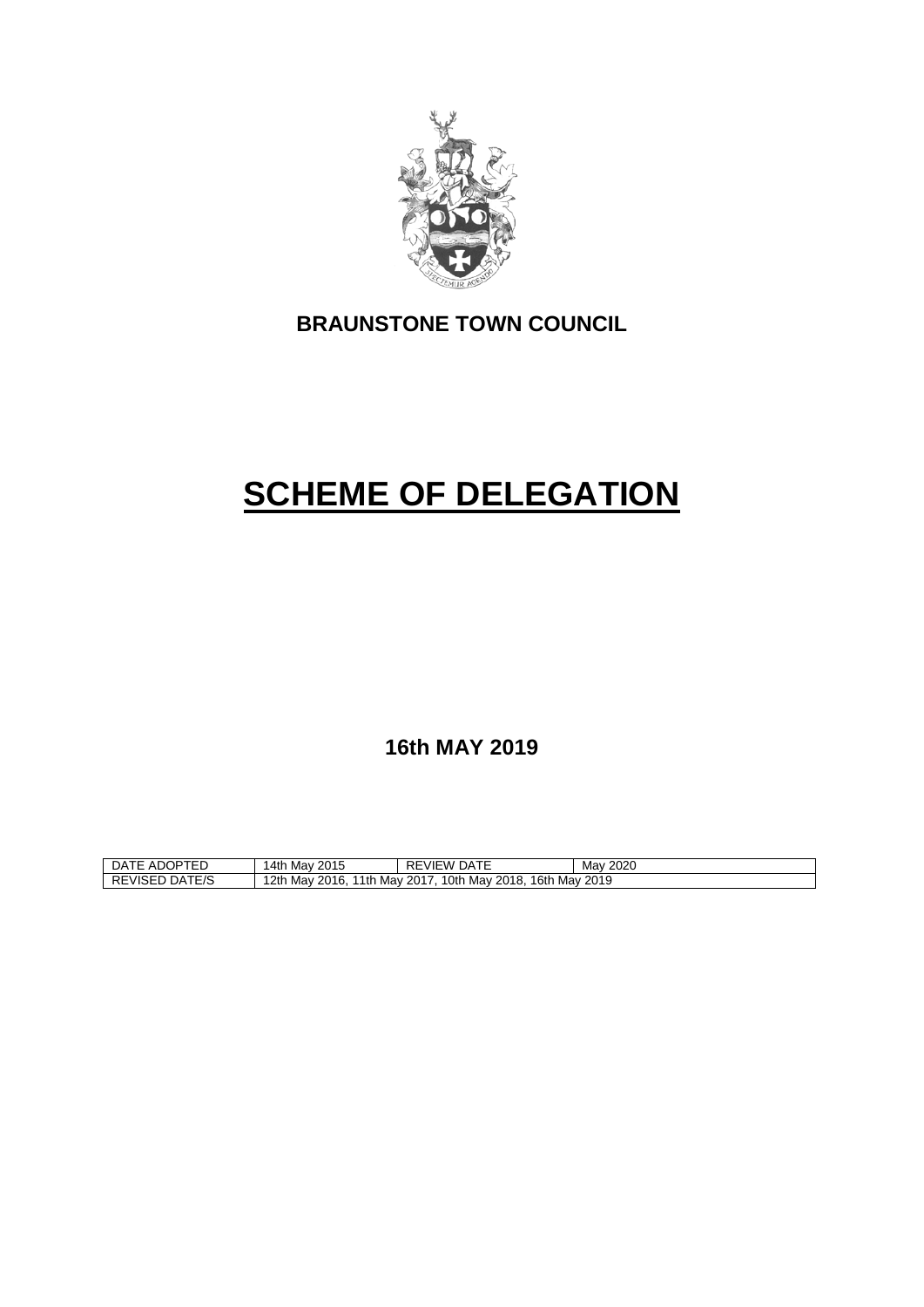# **BRAUNSTONE TOWN COUNCIL**

#### **DELEGATED POWERS OF COMMITTEES**

#### **16th MAY 2019**

#### **PLANNING & ENVIRONMENT**

#### **Objectives**

- To seek high standards of design and construction within planning applications for Braunstone Town
- To ensure sustainable development which meets the needs of the present generation without prejudicing the needs of future generations
- To work with others to minimise traffic and light pollution in the Town
- To inform and consult local residents about major planning proposals and Development Plans, etc
- To promote responsible dog ownership and improve the Town's environment
- To provide and maintain street seats and notice boards at key locations in the town

**Planning & Environment Committee** shall have authority and consent to:-

- a) approve and/or pass, with or without comment or observation, all planning applications, Local Plans, Transport Plans, Structure, Health and Housing Plans submitted to the Council from either Blaby District Council or from any other authority.
- b) implement the Committee's aims and key objectives (as detailed above)
- c) deal with matters relating to listed buildings
- d) deal with all questions relating to the Council's street furniture and notice boards
- e) deal with all questions relating to Air Quality Management Areas and other traffic pollution issues
- f) initiate and/or sponsor complaints relating to all highway matters
- g) deal with traffic problems, including road closures, diversions, street lighting and markings, cleansing and repair
- h) deal with all applications for an excise licence, or transfer therof.
- i) initiate community appraisals and deal with all questions relating to the Parish Plan
- j) administer the Council's 'free poop scoop' scheme and deal with other related issues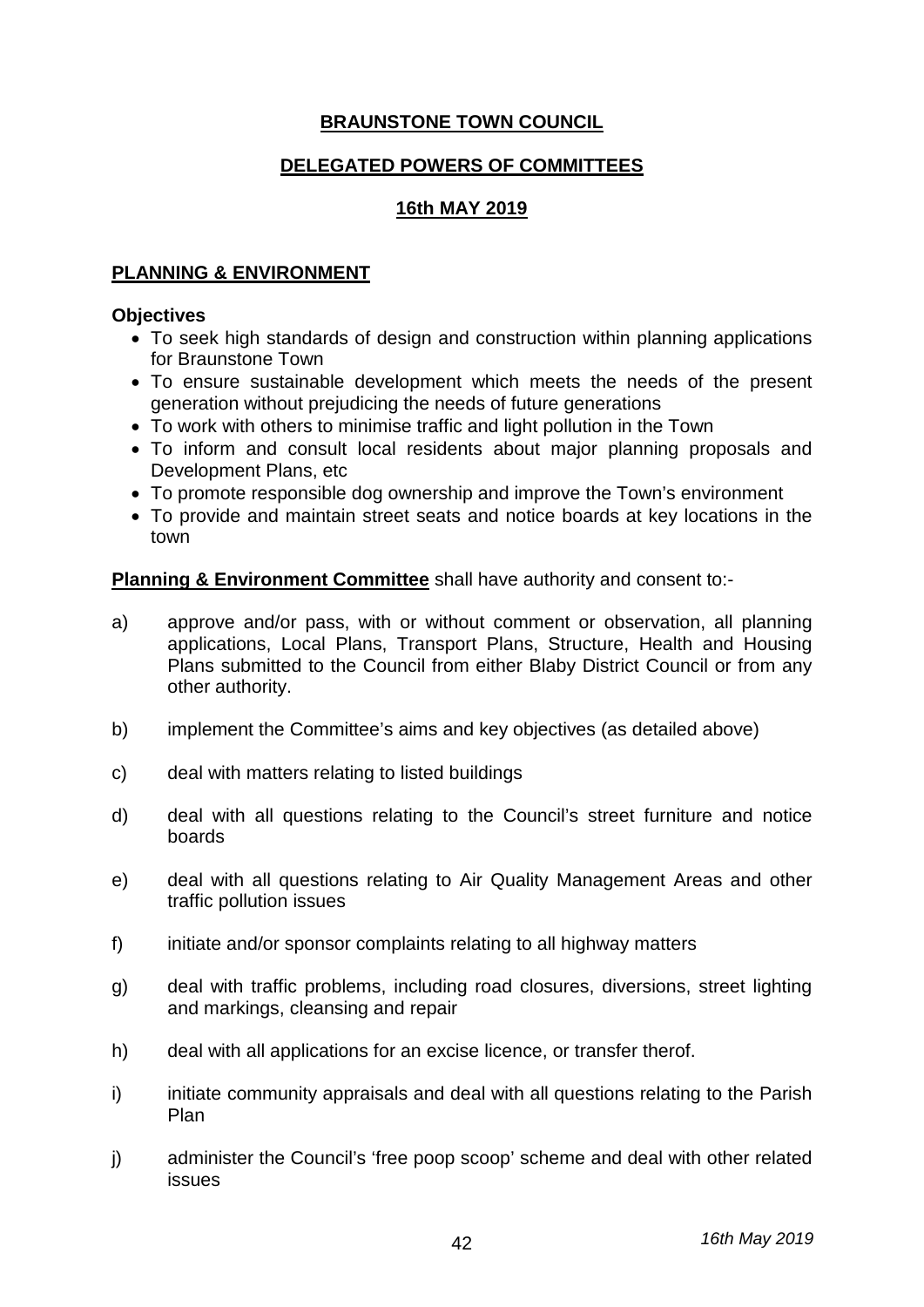- k) to consider Crime & Disorder implications of all the Committee's activities and to do all that it can to prevent Crime and Disorder in the area
- l) expend all or any of the amounts set out in its approved current financial year's estimated expenditure up to the respective amounts detailed in such estimates, subject to the income being received by the committee reaching, or expecting to reach, during the year the estimate therefor
- m) Determine performance measures to monitor delivery of key projects and identified service improvements, including setting targets and the frequency of reporting.
- n) To have due regard to the need to:
	- eliminate unlawful discrimination, harassment and victimisation;
	- advance equality of opportunity between different groups; and;
	- foster good relations between different groups
- o) To ensure that no person receives less favourable treatment on the basis of race, disability, sex, gender re-assignment, sexual orientation, age, religion or belief, marriage or civil partnership, pregnancy or maternity.

#### **COMMUNITY DEVELOPMENT**

The Council's Community Development Committee aims to nurture and enhance community life, equal opportunities and social inclusion.

#### **Objectives**

#### *YOUNG PEOPLE*

- To create opportunities for young people to have a voice
- To identify young people's needs and give support to new local initiatives including summer holiday activities

#### *CRIME REDUCTION SERVICES*

• Reduce opportunities for crime, increase public safety and establish a community spirit

#### *SOCIAL INCLUSION, RECREATION & CULTURE*

- To work with our partners to attract increased funding and the provision of a wider range of sporting and other services at local level
- To provide support for the Office of Town Mayor
- To assist local clubs and societies to undertake their work for the benefit of the citizens of Braunstone Town
- To direct grants to organisations where this will be of greatest benefit to the citizens of Braunstone Town
- To organise arts events/ entertainment's/ Civic Occasions which bring people together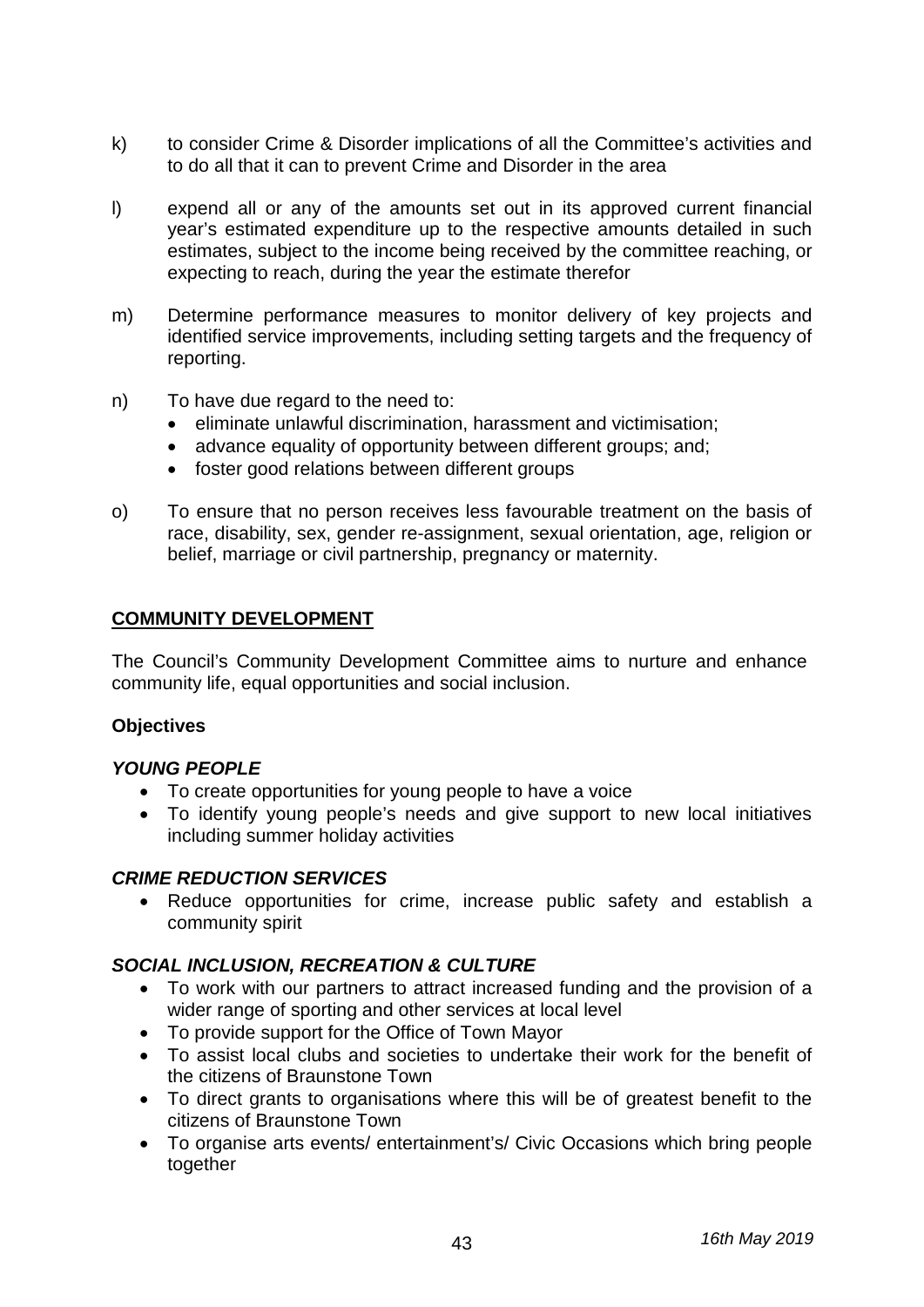- To encourage the formation of new community groups by promoting free/subsidised use of the Civic Centre
- To promote social inclusion

**Community Development Committee** shall have authority and consent to:-

- a) implement the Committees aims and key objectives (as detailed above)
- b) deal with all questions relating to the management of the above.
- c) to consider Crime & Disorder implications of all the Committee's activities and to do all that it can to prevent Crime and Disorder in the area
- d) To have due regard to the need to:
	- eliminate unlawful discrimination, harassment and victimisation;
	- advance equality of opportunity between different groups; and;
	- foster good relations between different groups
- e) To ensure that no person receives less favourable treatment on the basis of race, disability, sex, gender re-assignment, sexual orientation, age, religion or belief, marriage or civil partnership, pregnancy or maternity.
- f) expend all or any of the amounts set out in its approved current financial year's estimated expenditure up to the respective amounts detailed in such estimates, subject to the income being received by the committee reaching, or expecting to reach, during the year the estimate therefor
- g) Determine performance measures to monitor delivery of key projects and identified service improvements, including setting targets and the frequency of reporting.

# **POLICY & RESOURCES**

#### *CORPORATE MANAGEMENT & CAPITAL PROJECT*

#### **Objectives**

- To ensure effective management of the authority
- To ensure effective implementation of the Council's policies and priorities
- To ensure the Council's management arrangements, facilitate performance and efficient use of resources
- To provide efficient and effective office services to support the Council's activities
- To provide efficient and effective support to the democratically elected members to enable them to make policy decisions
- To provide efficient and effective information to committees
- To deal with telephone calls, and personal callers, promptly, courteously and efficiently
- To ensure and arrange effective staff training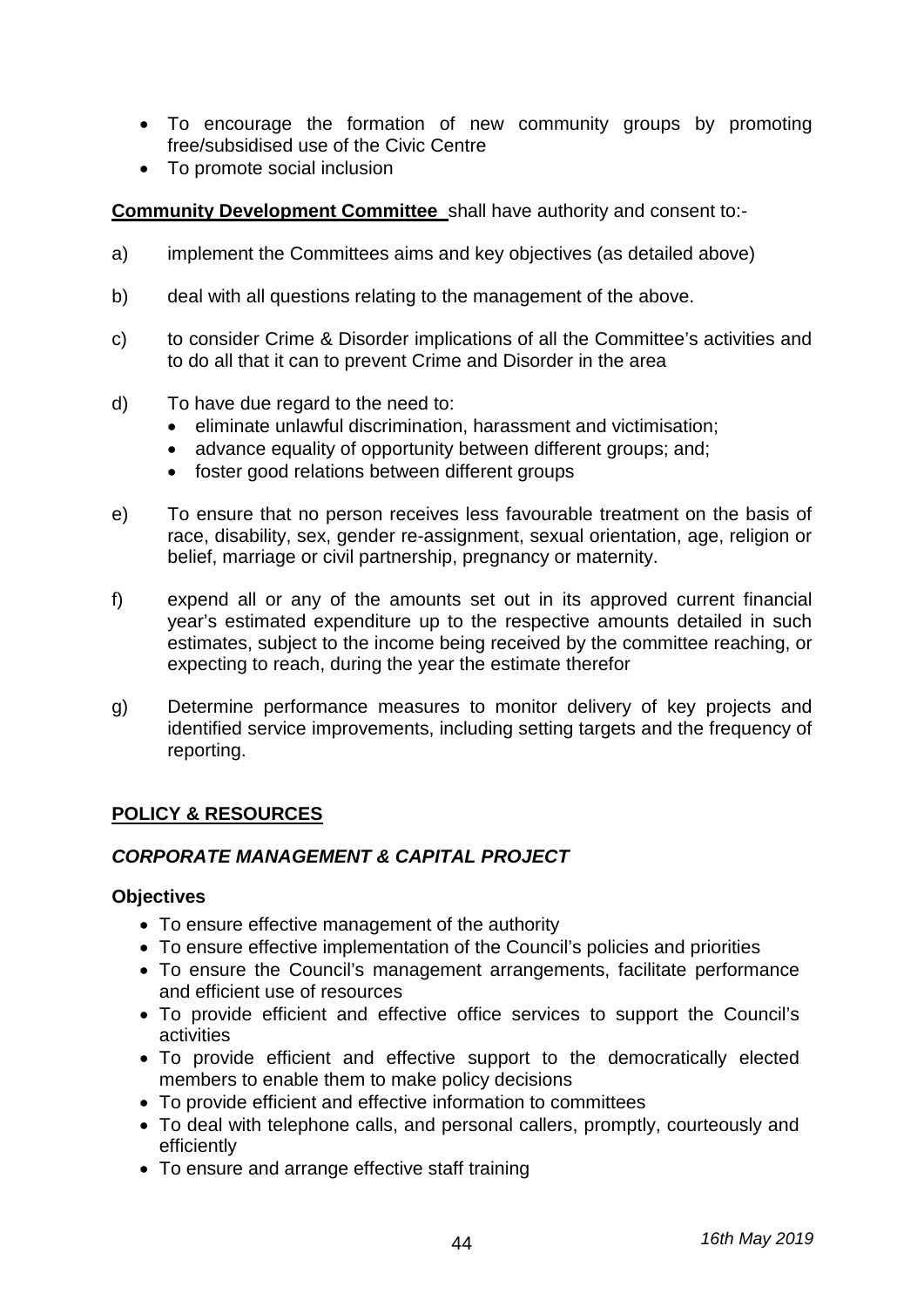- To develop a motivated workforce with the necessary knowledge, experience and skills to implement the Council's policies and services
- To maintain adequate personal records, health and safety controls, and fire evacuation polices
- To manage and control land and property belonging to the Council
- To maintain an effective filing and retrieval system
- To undertake capital projects for the benefit of the citizens of Braunstone Town
- To ensure that major repairs and renewals are satisfactory and undertaken on Council owned buildings
- To provide office accommodation for the Council's administrative staff

# *COMMUNITY CENTRES*

The Civic Centre Licensed Bar is operated by a private contractor who is required to offer a full licensed bar and catering service for all our customers. The existing contract commenced on 9<sup>th</sup> July 2014. The bar service can be extended to the Thorpe Astley Community Centre at the request of hirers.

# **Objectives**

- To provide and maintain high quality function rooms for use by hirers
- To provide and maintain quality meeting rooms for Council and local community groups at low cost
- To provide a Licensed Bar/Catering service for use by hirers and community groups at prices that are comparable with other similar establishments in the area
- To maintain usage of the Centres for the benefit of the community

# *OPEN SPACES & PARKS*

# **Objectives**

- To provide and maintain parks and open spaces to a high standard
- To provide quality sports facilities to meet identified needs
- To provide and maintain play equipment to a high and safe standard
- To help fight pollution by planting trees on our parks

# **Policy and Resources Committee** shall have authority and consent to:-

- a) recommend Budget Guidelines for next financial year
- b) implement the Committee's aims and key objectives (as detailed above)
- c) recommend to Council future policy on any aspect of the Council's work, including all new capital works and expenditure
- d) promote and maintain close working relationships with other authorities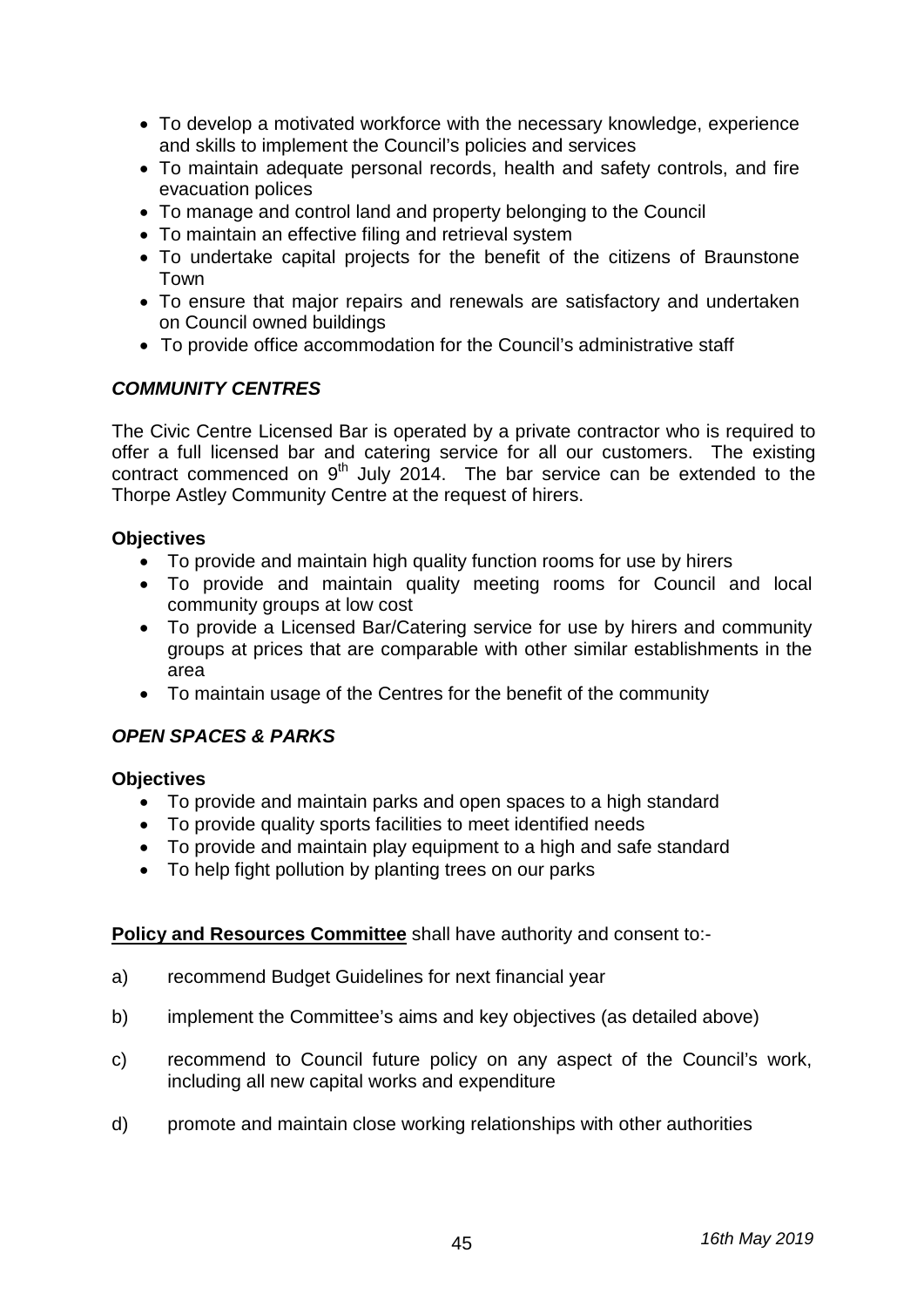- e) approve or otherwise the staff establishment of all committees subject to being reasonably satisfied as the financial arrangements therefor and to the over-riding veto of the Council
- f) approve or otherwise the scales of all salaries and wages except national alterations where appropriate
- g) deal with all other general matters either allocated to the Committee or not coming within the purview of one or other of the Standing Committees of the Council
- h) decide on all questions of general administration and financial policy of the Council (with the exception of matters specified in the Standing Committee delegated powers) subject to the final approval of Council thereto
- i) decide on all questions of policy in connection with the adoption and maintenance of Public Open Space
- j) decide on all questions of policy in connection with new capital projects and community facilities
- k) approve or otherwise the yearly estimates of income and expenditure of all Committees of the Council
- l) make and recommend to Council the Precept
- m) determining or fixing pitch fees and such hiring or other charges as it may from time to time consider deem necessary or desirable for the Council's Community Centres and Parks' facilities
- n) decide on all questions of who shall or shall not be permitted to hire or use the Civic Centre and Community Centre accommodation and Parks' facilities subject to such statutory and other like provisions and enactments as may be appropriate
- o) carry out repairs, decoration or maintenance to the Council's property including the repair, maintenance and/or replacement or any of the fixtures and/or fittings therein
- p) arrange and enter into binding contracts for the regular supply of goods and services (including the Licensed Bar Service) for periods not exceeding 4 years except those previously approved by Council, subject to the Financial Regulations of the Council.
- q) deal with all questions relating to the management and upkeep of the Council's facilities which shall include the formal terms and conditions of hiring
- r) to consider Crime & Disorder implications of all the Committee's activities and to do all that it can to prevent Crime and Disorder in the area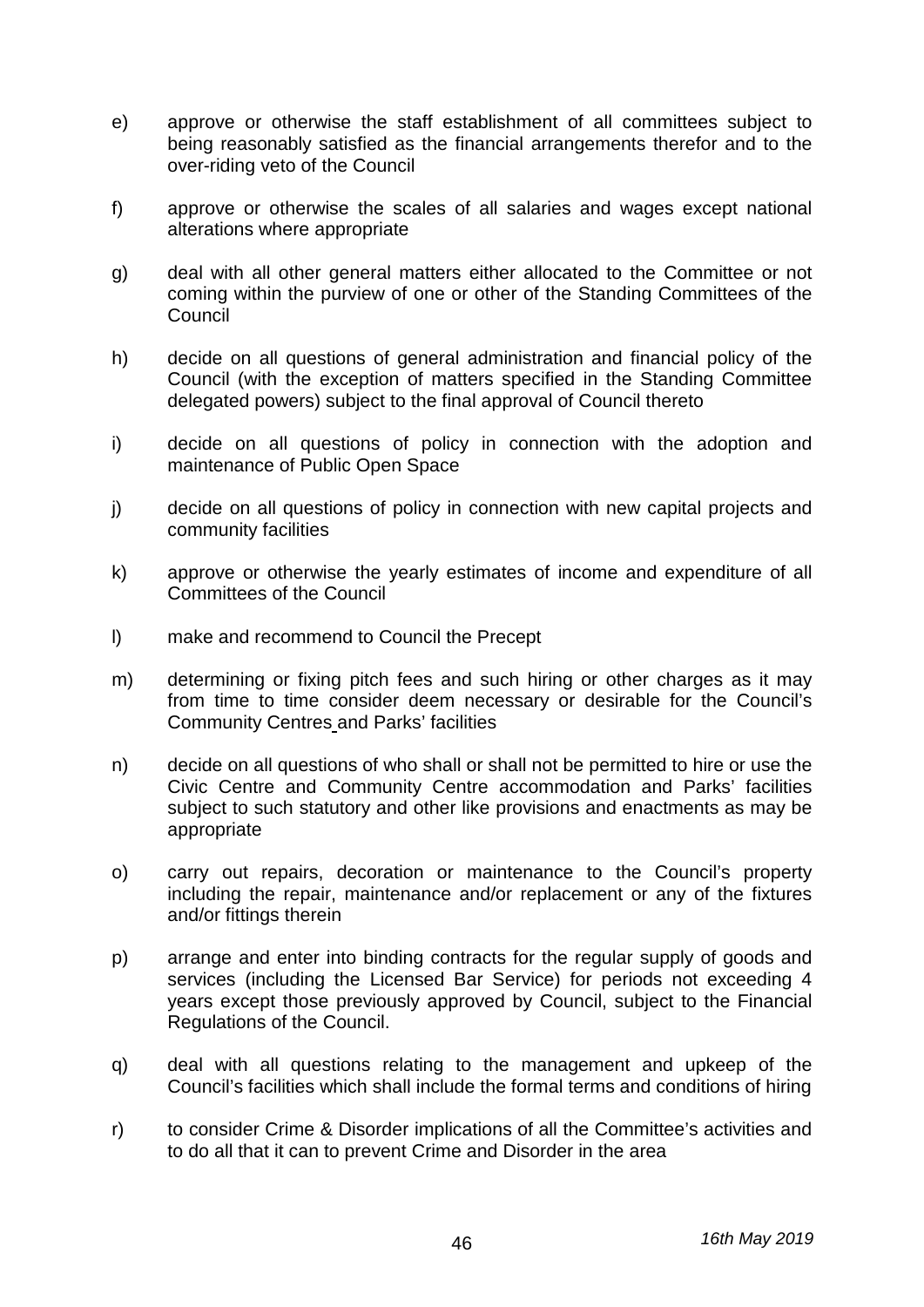- s) To have due regard to the need to:
	- eliminate unlawful discrimination, harassment and victimisation;
	- advance equality of opportunity between different groups; and;
	- foster good relations between different groups
- t) To ensure that no person receives less favourable treatment on the basis of race, disability, sex, gender re-assignment, sexual orientation, age, religion or belief, marriage or civil partnership, pregnancy or maternity.
- u) expend all or any of the amounts set out in its approved current financial year's estimated expenditure up to the respective amounts detailed in such estimates, subject to the income being received by the Committee reaching, or expecting to reach, during the year the estimate therefor
- v) Determine performance measures to monitor delivery of key projects and identified service improvements, including setting targets and the frequency of reporting.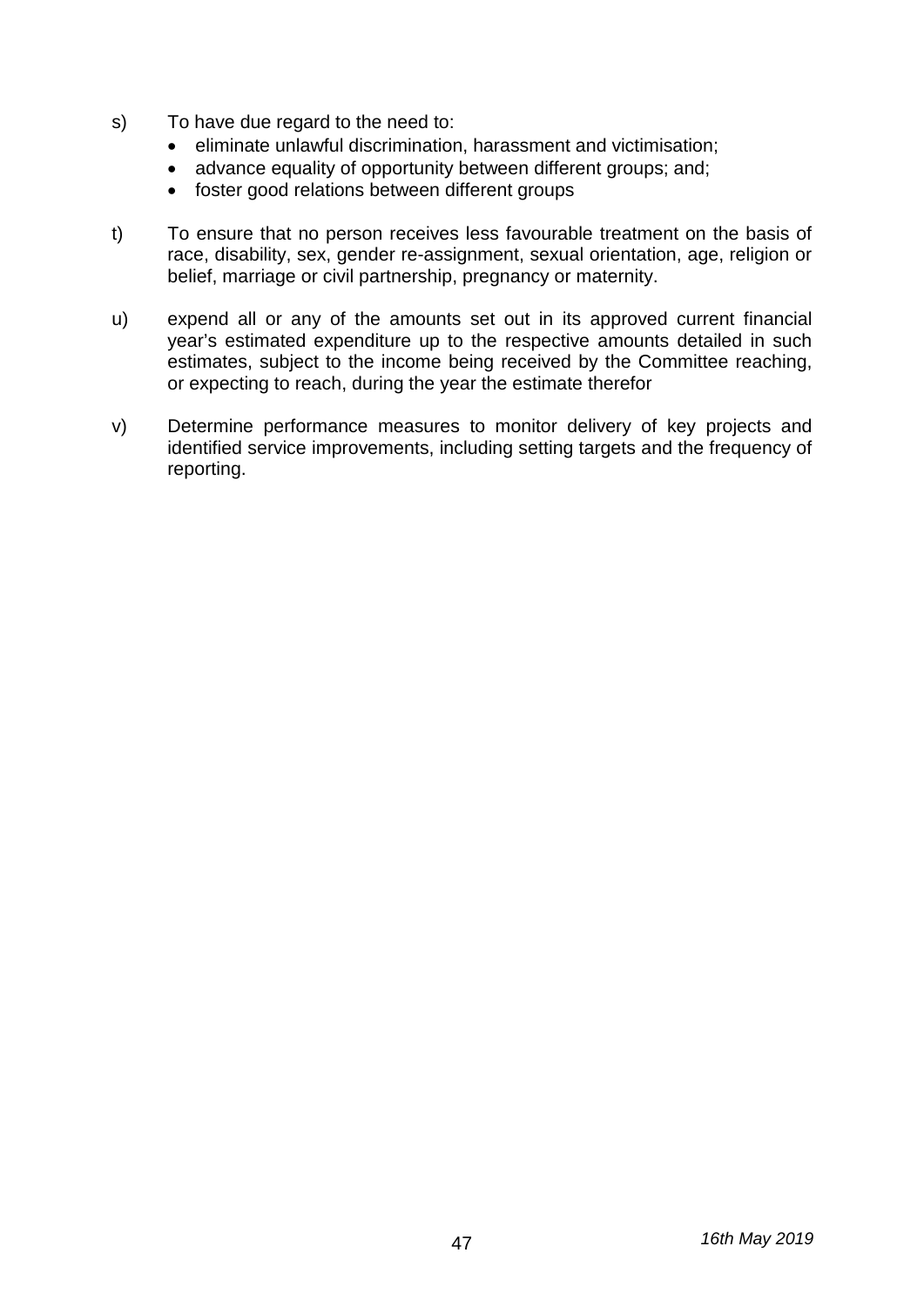# **BRAUNSTONE TOWN CITIZENS ADVISORY PANEL**

The Citizens Advisory Panel shall have authority and consent to:-

- a) The Panel will have a duty to involve local residents, user groups and staff to ensure that they have greater opportunities to influence and get involved.
- b) The Panel will review the way local residents are informed and consulted.
- c) The Panel will be informed by:-
	- □ Questionnaire responses
	- □ Blaby District North Community Forum
	- Feedback from Connect Service Shop, Staff, website, etc
	- □ Local Area Agreements
	- □ Braunstone Town Parish Plan
	- □ Braunstone Town Youth Council
	- □ Braunstone Town Watchers
	- □ Uncompleted Capital Projects
- d) The Panel will assess needs, identify emerging new priorities, and recommend improvements to existing services. The Panel will also review services at the request of the Council's Standing Committees.

It will make appropriate recommendations to the Council's Policy & Resources Committee prior to its Annual Budget meeting.

- e) When making recommendations the Panel will consider Crime & Disorder implications of all the Council's services and to do all they can to prevent Crime and Disorder in the area.
- g) To have due regard to the need to:
	- eliminate unlawful discrimination, harassment and victimisation;
	- advance equality of opportunity between different groups; and;
	- foster good relations between different groups
- h) To ensure that no person receives less favourable treatment on the basis of race, disability, sex, gender re-assignment, sexual orientation, age, religion or belief, marriage or civil partnership, pregnancy or maternity.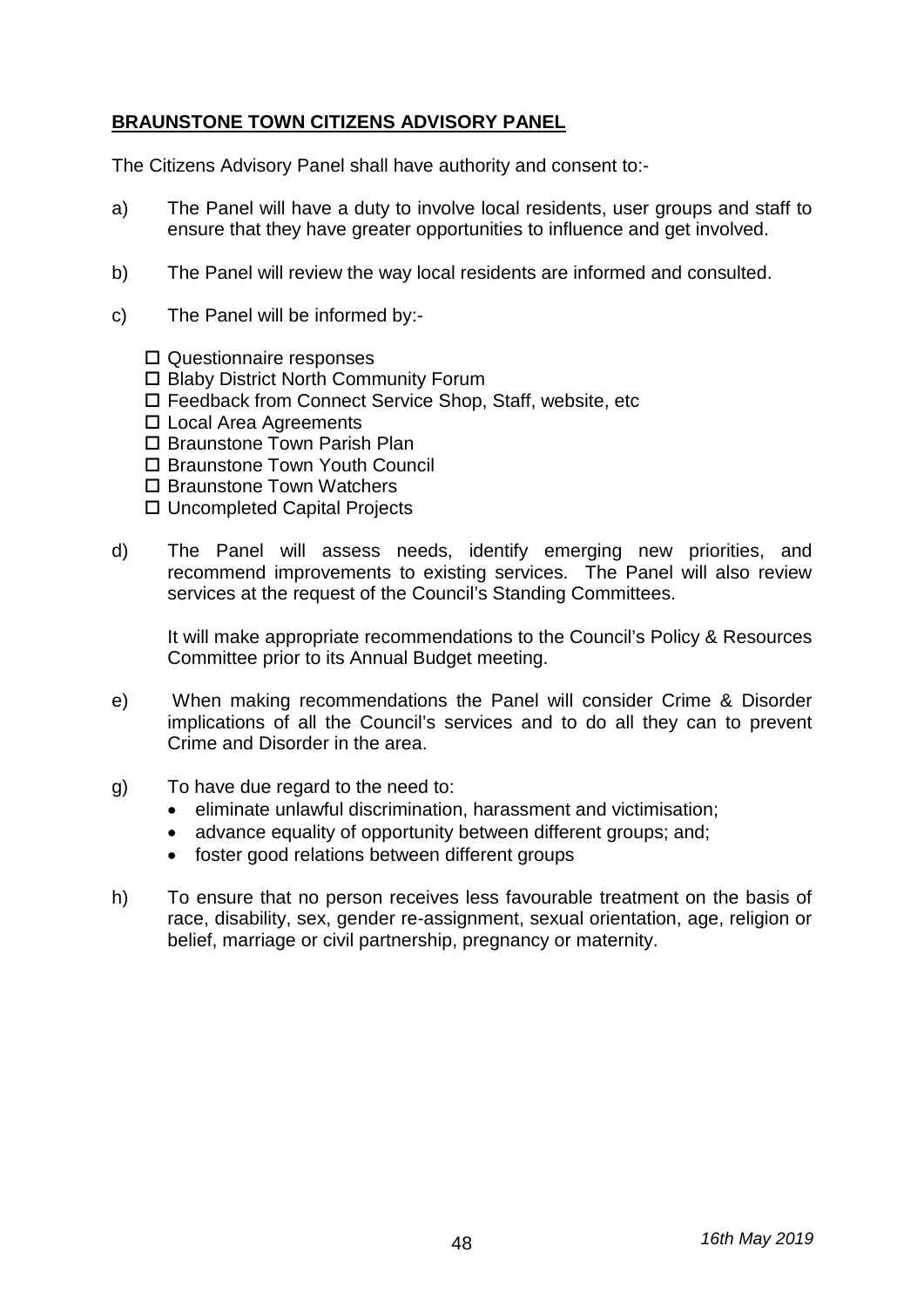# **BRAUNSTONE TOWN COUNCIL**

#### **DELEGATED POWERS OF OFFICERS**

#### **16th MAY 2019**

The scheme of delegation to officers sets out the extent to which the powers and duties of the Town Council are delegated to Executive Officer and Town Clerk.

Where the Executive Officer and Town Clerk has delegated authority he/she is able to take such action as may in his/her opinion be necessary or appropriate in connection with:

- (i) all operational management matters;
- (ii) persons and/or property;
- (iii) the implementation of decisions properly authorised by the Council or a committee of the Council, or by an officer acting under delegated powers;
- (iv) the performance of any action in any policy, procedure or other document approved or adopted by the Council or a Committee of the Council, or by an officer acting under delegated powers and making minor corrections to approved documents where the intention is clear;
- (v) all other functions, tasks and responsibilities listed in this scheme of delegation:
- (vi) anything which facilitates, or is conducive or incidental to, the discharge of the functions, tasks, or responsibilities listed in (i) to (v) above.

#### *How delegation works*

A body or person can at any time take back responsibilities they have delegated or decide to delegate them on certain conditions.

Officers do not have to use their delegated powers: they can ask the body or person that delegated them to decide.

The Executive Officer & Town Clerk who has had something delegated to him/her can authorise other officers to do it on his/her behalf (unless it was delegated on condition that the Executive Officer & Town Clerk must undertake the delegation).

Any substantive or significant decision and the reasons for that decision shall be recorded in an appropriate manner.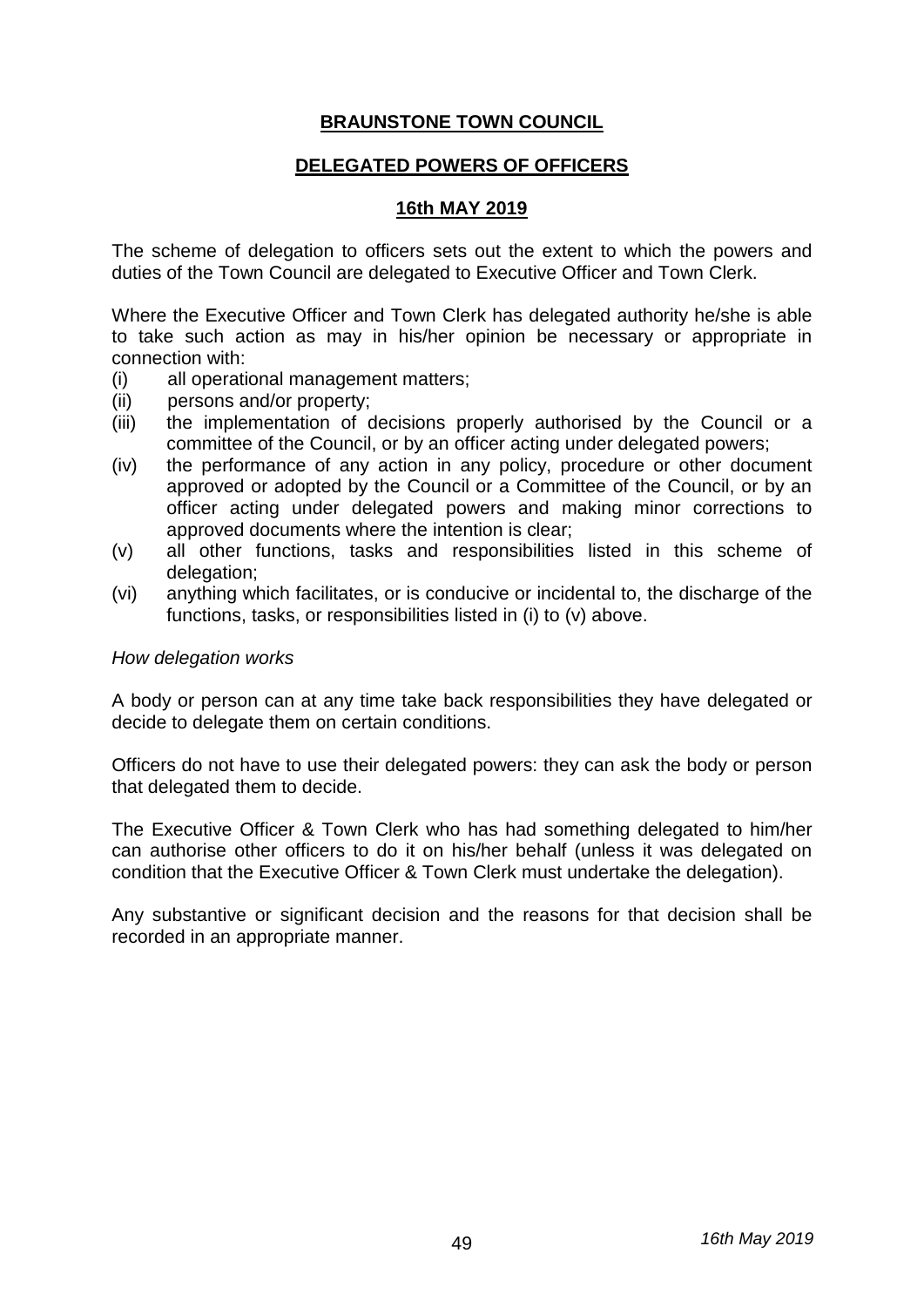# **SPECIFIC DELEGATIONS**

# **General**

- 1. To take such action as is required in the case of an emergency or urgency subject to:
	- a) consultation with the Town Mayor, Leader of the Council and the Chair of the relevant Standing Committee, or, in their absence, the relevant deputy; and
	- b) a report on the action taken being made to the next meeting of the Council or relevant Standing Committee, as appropriate.
- 2. To respond to consultation documents in consultation with the Leader of the Council and/or the relevant Standing Committee Chairperson or in their absence the relevant Deputy, where the consultation deadline is prior to the next meeting of the relevant Standing Committee.
- 3. To make formatting, presentational, spelling, punctuation and grammatical corrections to documents prior to submission or publication.
- 4. To promote and monitor the Council's partnerships, and to approve new partnerships and to enter into reciprocal promotional and sponsorship arrangements with third party organisations.

#### **Community Centres, Open Spaces and Parks**

#### *General*

- 5. To ensure that works of general maintenance to Council property are carried out.
- 6. The allocation and letting of the Council's parks, sporting and community facilities in accordance with the agreed policies and procedures and terms and conditions of hire.
- 7. Carry out inspections of the Council's facilities and property and take any remedial action required in compliance with the law, standing orders, financial regulations and policies and decisions of the Council and its Standing Committees.
- 8. To decide if and when sporting facilities on Parks and community centre facilities may and may not be used.
- 9. To authorise casual or seasonal lettings of land or premises belonging to or under the control of the Council.
- 10. To authorise action and works on the Council's land and premises in order to facilitate the statutory functions of another statutory body.

#### *Community Centres*

- 11. To manage community facilities including the approval of non for profit groups as Community Groups and the approval of discounts for the hire of the facilities in accordance with the approved scheme.
- 12. To approve the free use of community facilities by other public sector and charitable organisations where their activities involve social inclusion, consultation and outreach principally to Braunstone Town residents.

#### *Parks & Open Spaces*

- 13. Arrange for the proper maintenance of all sites/planted areas.
- 14. Arrange for the planting of shrubs, trees, plants etc. on the Council's land and property.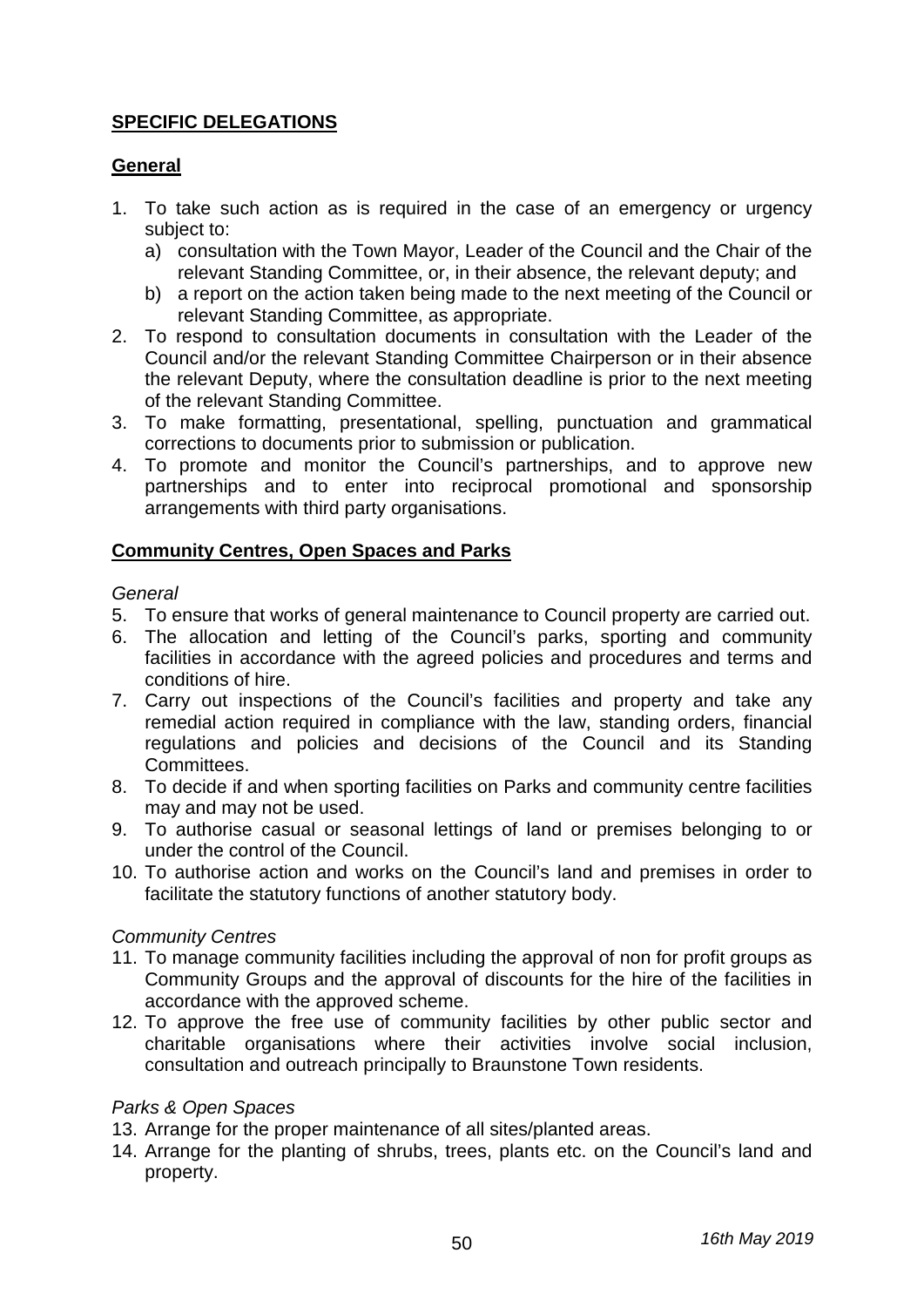15. To manage and maintain the Council's parks, recreational facilities, open spaces and floral displays.

#### *All Property and Premises*

- 16. To take action to remove trespassers from property and premises owned by the Council.
- 17. To allow the use of the Council's Community Centres and Parks to support residents, Community Groups and charitable organisations to run community events for the benefit of Braunstone Town residents relating to a one-off anniversary, national or local celebration or initiative.
- 18. To determine requests to scatter / bury ashes on Town Council land in accordance with the agreed process for dealing with such requests.

#### **Corporate Management & Capital Projects**

#### *General*

- 19. Agree funding for any projects/items/services that cost up to £3,000 and are necessary for the effective functioning of council business, providing this can be met from within approved budgets.
- 20. To participate in, including the submission of written evidence to, inquiries, appeals, tribunals and hearings concerning the work of the Council.
- 21. To settle compensation payments in accordance with the Council's complaints procedure.
- 22. To submit bids for and enter into agreements for grants and other funding sources up to a value of £3,000.

#### *Assets, Insurance & Risk*

- 23. To dispose of surplus or obsolete vehicles, plant, apparatus, furniture, office or other equipment or books in accordance with approved procedures.
- 24. To manage the Council's insurance arrangements and determine whether to agree to the pursuit of claims/losses (including the issuing of court proceedings) and the settlement of claims by the Council's insurer. To advise the Council's insurers of the addition of items, or changes to the policy for cover.

#### *Contracts*

- 25. To enforce the terms of any agreement, contract or lease to which the Council is a party.
- 26. To renew, terminate and vary leases.
- 27. To sign contracts up to a value of £3,000 entered into on behalf of the Council in accordance with the Financial Regulations.
- 28. To enter into routine maintenance and service agreements.

#### *Councillors*

- 29. To authorise the attendance of individual councillors, at the request of the Group Leader (or Independent Councillor where appropriate), at talks, seminars and conferences at the Council's expense.
- 30. To make appointments to outside bodies to fill vacancies which arise during the course of a Council year following nomination by the Group Leader for the group of the previous appointee and to confirm nominations to sub-groups, in the case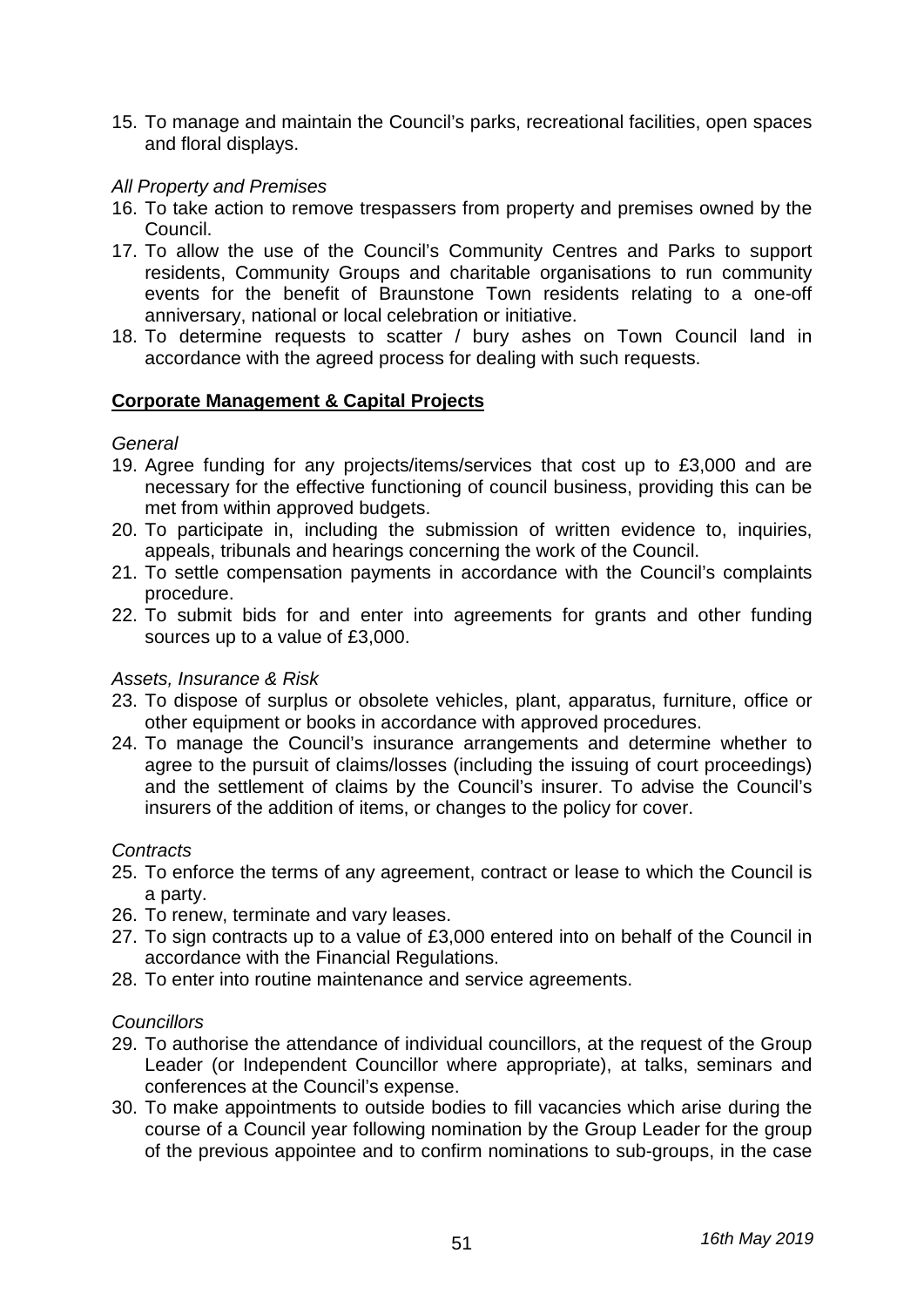of outside bodies which require nomination to a sub-group, following consultation with the Council's appointed representative.

31. To receive nominations and to make appointments as appropriate to outside bodies, including partnership bodies, charities and management committees, where vacancies arise or other changes to representation are required following the annual consideration of appointments, and following consultation with the Leader. To authorise attendance of individual councillors to represent the Council at informal liaison and partnership meetings.

#### *Health & Safety*

- 32. To take all actions required, which are within budget, in connection with the implementation of the principles set in the Council's Health and Safety Policy and Risk Assessments.
- 33. To take remedial action where there is a significant risk identified to Health, Safety and Welfare.
- 34. To arrange and implement comprehensive risk assessments throughout the Council's organisation.

#### *Staffing*

- 35. Permitted to make decisions about training courses for all staff to attend, subject to budget provision and delegated spending limits.
- 36. Subject to the decision complying with the Council's existing staffing policies:
	- (i) to approve payment of one accelerated increment on the grounds of special merit or ability, for employees within their existing grades;
	- (ii) to enter into apprenticeship and work experience agreements;
	- (iii) to make either permanent or temporary appointments, including the provision of cover for sickness absence, to be held against existing established posts and within the overall budget, including among relevant existing post holders where hours against the same post become vacant;
	- (iv) to approve the extension of probationary periods;
	- (v) to approve requests for flexible retirement;
	- (vi) to approve requests for an increase or decrease in contacted hours, providing these are within budget and the approved staff establishment
	- (x) subject to any right of appeal which may be applicable, to undertake staff management, disciplinary and capability matters; Note: in the first instance these functions will be exercised by the Line Manager.
- 37. To suspend officers where their continued presence at work may prejudice an investigation or where there is a prima facie case of gross misconduct. The Leader and Deputy Leader of the Council are to be notified as soon as possible after the action is taken.

#### **Planning & Environment**

38. Make observations on any Planning and Licensing Applications and any other application on which the Town Council is being consulted where either the deadline is prior to the next meeting of the relevant Standing Committee or where the relevant Standing Committee meeting is either cancelled or inquorate.